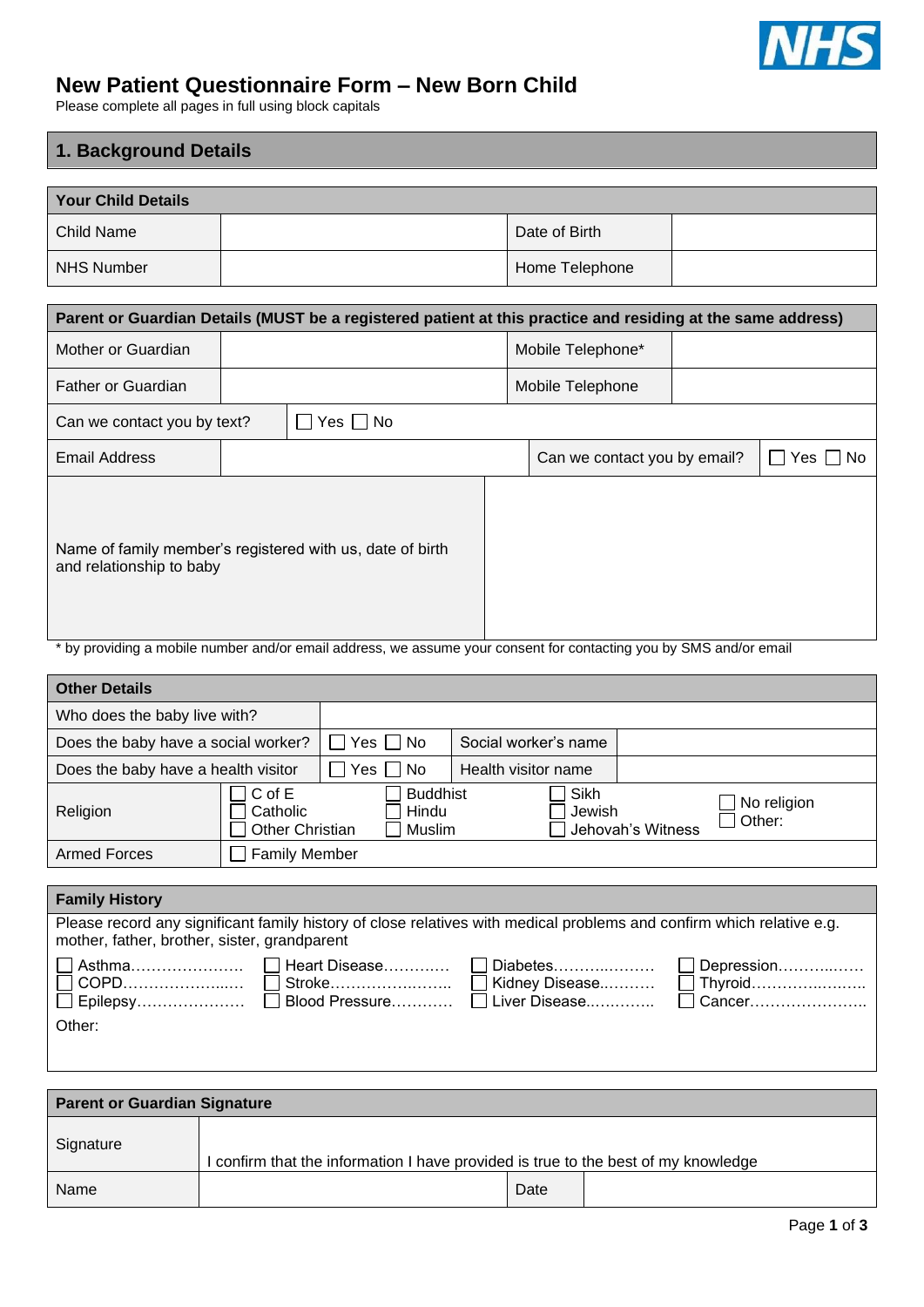## **Electronic Prescribing**

If you would like your prescriptions to be sent electronically, please nominate your preferred pharmacy:

# **3. Sharing Your Health Record**

### **Your Health Record**

#### **Sharing In**

Do you consent to your GP Practice sharing your Child's health record with other organisations who care for them?

| J<br>ר |
|--------|

Yes *(recommended option)*

#### **Sharing Out**

Do you consent to your GP Practice viewing your Child's health record from other organisations that care for them?

 Yes *(recommended option)*  $\Box$  No

## **Your Summary Care Record (SCR)**

Do you consent to your child having an Enhanced Summary Care Record with Additional Information?

 Yes *(recommended option)*  $\overline{\Box}$  No

| <b>Parent or Guardian Signature</b> |  |      |  |
|-------------------------------------|--|------|--|
| Signature                           |  |      |  |
| Name                                |  | Date |  |

**Checklist -** Please ensure the following are provided so that your registration can be completed successfully:

- Completed & Signed Above Form
- Completed & Signed GMS1 Form  $\Box$
- □ Birth Certificate
- Photo Proof of ID *e.g. Passport, Photo Driving License or Photo ID card*
- Proof of Address *e.g. Bank statement, Utility Bill or Council Tax from within the last 3 months*

## **Practice Use Only**

| Appointment             | Required     | Not Required           |                      |       |
|-------------------------|--------------|------------------------|----------------------|-------|
| Photo ID                | Passport     | $\Box$ Driving licence | $\Box$ Identity card | Other |
| <b>Proof of Address</b> | Utility Bill | l Council Tax          | Bank Statement       | Other |